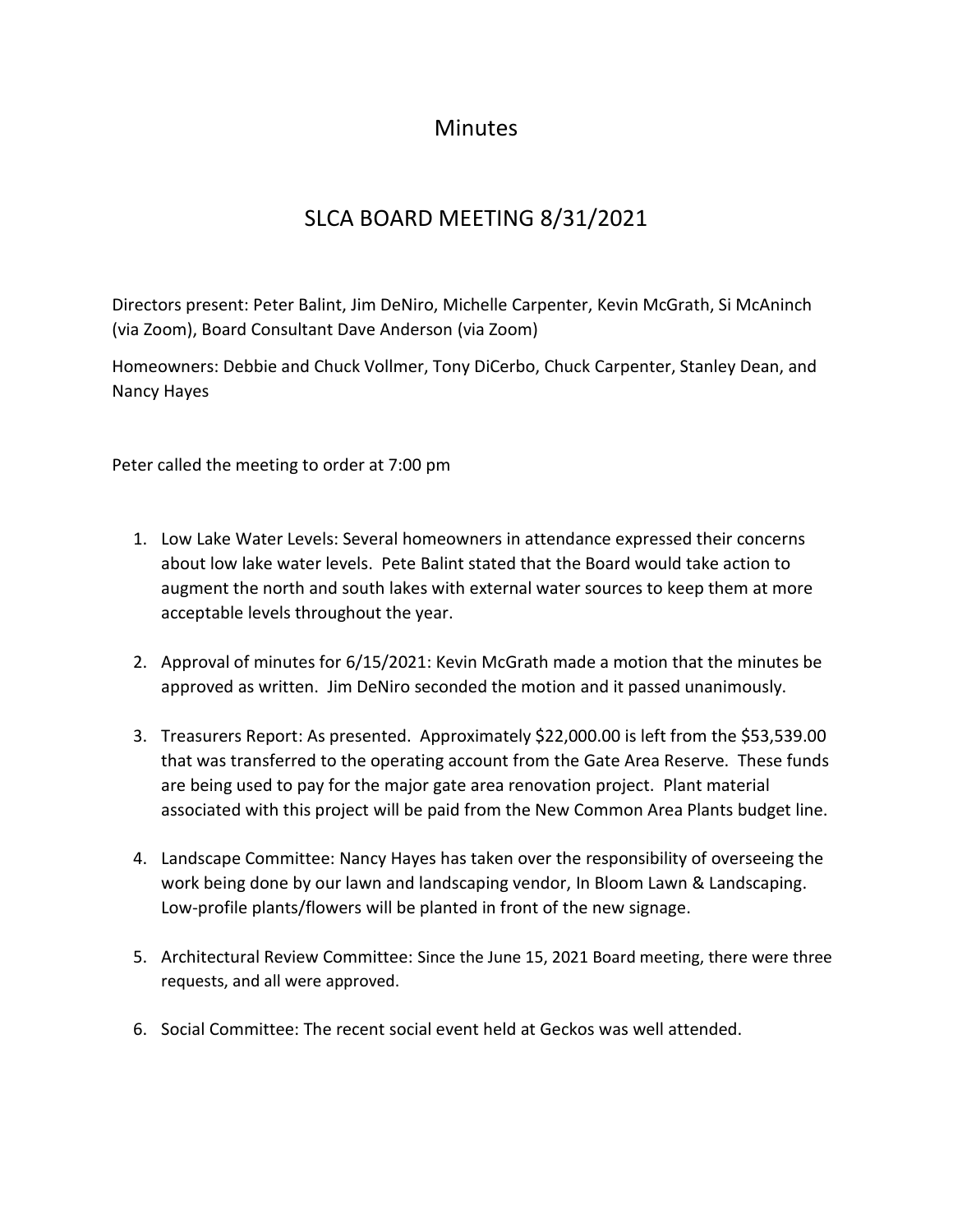- 7. Community Maintenance Notices: A follow-up review was made on July 22, 2021, to see if homeowners have addressed the issues found during the April 7, 2021 review. Appropriate follow-up correspondence will be sent to those who have not complied.
- 8. Shecter residence: This abandoned residence is still listed in the homeowner's name. The possible reason that foreclosure has not commenced is due to the COVID-19 pandemic.
- 9. County Canal Cleanup: The county canal running under Pindo has been sprayed to kill the brush and grasses by the county, but it remains effectively blocked. It's unsightly and there is a need for it to be completely cleared of the debris. Jim DeNiro will follow up with the county.
- 10. Marketing Committee: Kevin McGrath reported that the gate area renovation project is progressing well. There have been some delays primarily due to inclement weather and the acquisition of materials. Also, action is underway to build a second Little Library that will be placed inside the gates in the community entrance area.
- 11. Securing the Perimeter: Nothing to report.
- 12. Comcast Contract: We still have not received any feedback from the consulting firm that is working on this issue on our behalf. A Board representative will follow up with the consulting firm to get an update from them.
- 13. Gate Committee: Due to a lightning strike, the main callbox board had to be replaced. The box needs to be upgraded from 3G to 4G.
- 14. Shoreline Erosion: To share our plan with homeowners, Jim DeNiro made a motion that a Special Homeowners Meeting be held in late September to discuss the shoreline erosion in our lakes and to present a solution proposed by Crosscreek Environmental. Kevin McGrath seconded the motion and it passed unanimously.
- 15. Projected Spending for CY 2021: Peter Balint will take the lead to track the projected spending through the end of the year.
- 16. Budget Build for CY 2022: All Board members were asked to get written proposals from vendors, committees, and volunteers for next year's budget. We need this input by the end of October.